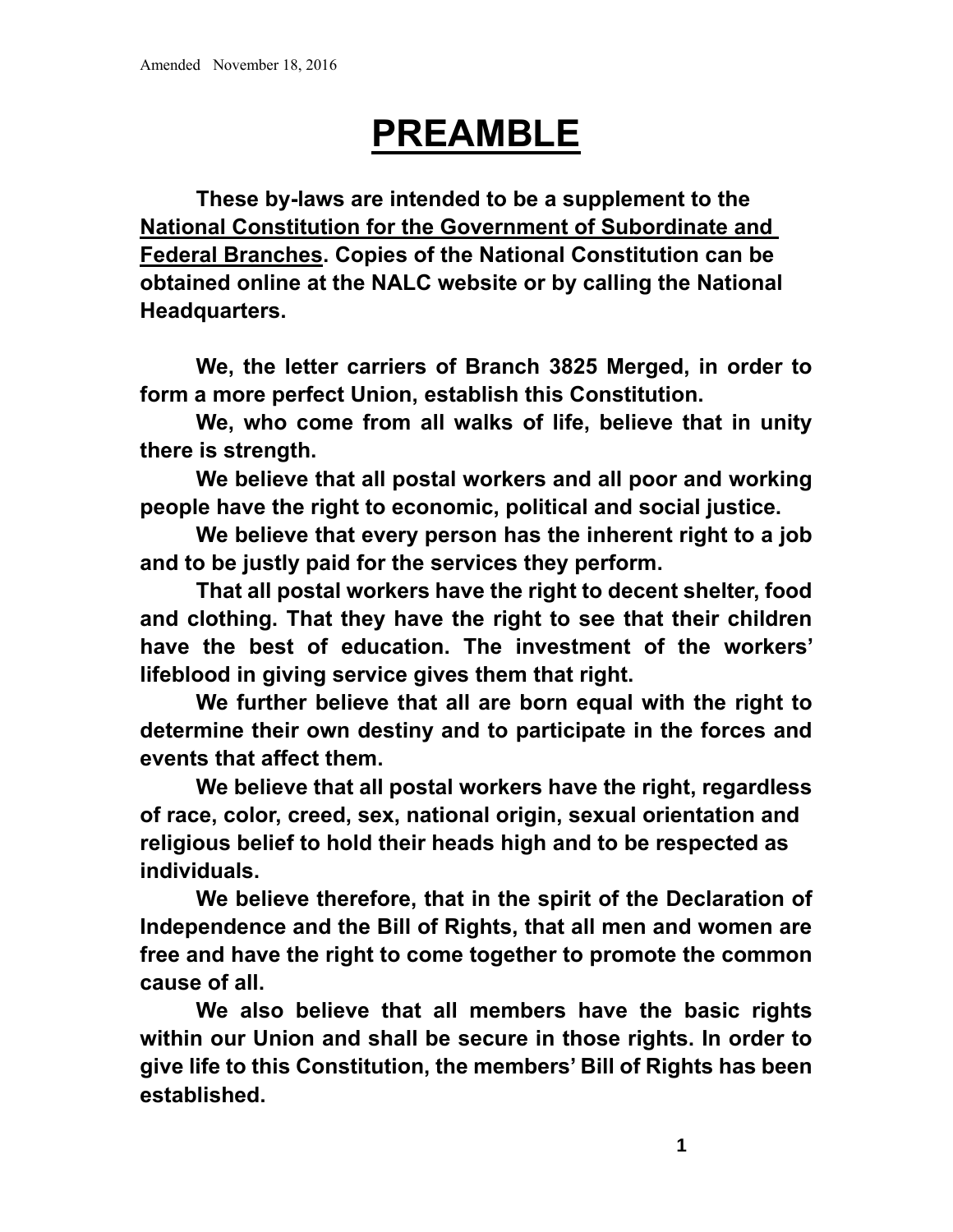# **MEMBERS' BILL OF RIGHTS**

**Every member has the right to be respected as a human being.** 

**Every member has the right to be respected as a sister or brother of this Union.** 

**Every member has the right to freedom of speech and the right to be heard.** 

**Every member has the right to freedom to listen.** 

**Every member has the right to freedom of the press.** 

**Every member has the right to participate in the activities of this Union, to have a voice and a vote on all matters of importance to the work of this Branch.** 

**No member shall be denied the right to seek any office or the right to vote in this Union because of race, color, creed, sex, age, national origin, sexual orientation, religious belief or political affiliation.** 

**Every member has the right to support the candidate of his/her choice and to participate in that right with others. Every member has the right to a fair trial, to be represented by an individual of his/her choice and to proper appeal procedure.** 

**Every member has the right to be secure in his/her basic rights without fear of political, economic, physical or psychological intimidation.**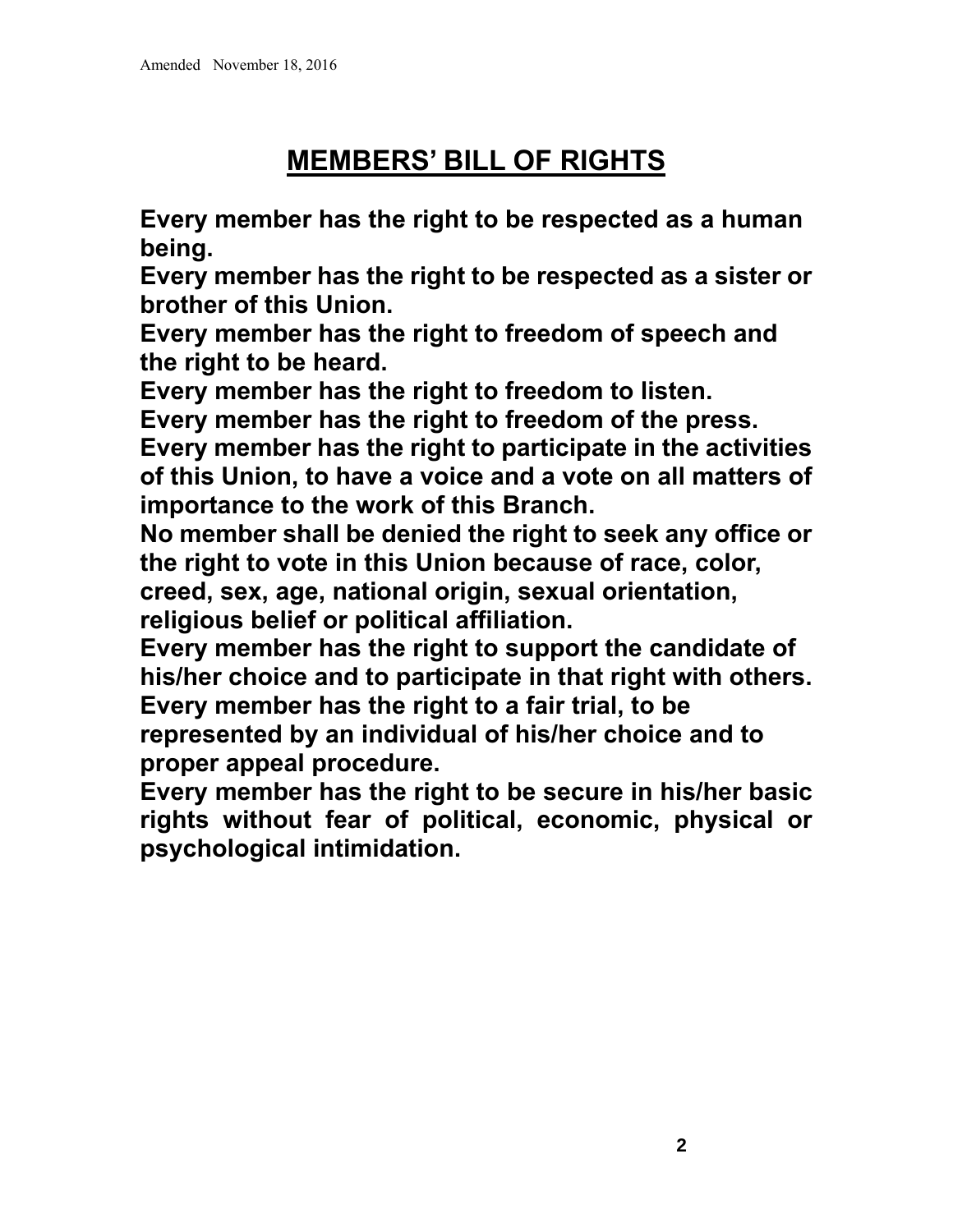## **Article 1 Name and Object**

 **Section 1. This Branch shall be known as Rockville, Germantown, Cabin John, Gaithersburg, Damascus, Frederick, Thurmont, Boonsboro, Taneytown, and Brunswick, MD Branch 3825 Merged, of the National Association of Letter Carriers of the United States of America.** 

### **Article 2**

**Branches, State Association, Membership Sections 1, 2, 3. (See National Constitution)** 

## **Article 3 Meetings**

 **Section 1. Regular Branch meetings shall be held on the first Wednesday of every month at 7:00p.m. at the Rockville Senior Center, 1150 Carnation Drive, Rockville, Maryland. If the first Wednesday of the month falls on a holiday, the following Wednesday will be the union meeting date. Roberts Rules of Order will govern the meetings.** 

 **Section 2. Upon written request of 30 members in good standing, the President shall call a special meeting. Notification of such meetings, stating the reason shall be given by the Recording Secretary, who shall notify all members at least 72 hours in advance of meeting.** 

 **Section 3. No business shall be transacted at a special meeting other than that for which it may have been called. A quorum must be present as prescribed in section 4 below.** 

 **Section 4. The Branch shall be called to order at the time prescribed in the by-laws if a quorum be present. A quorum will constitute 20 members in attendance.** 

 **Section 5. In the absence of the President and Vice President, any member in good standing may be elected to preside by a majority of those present.**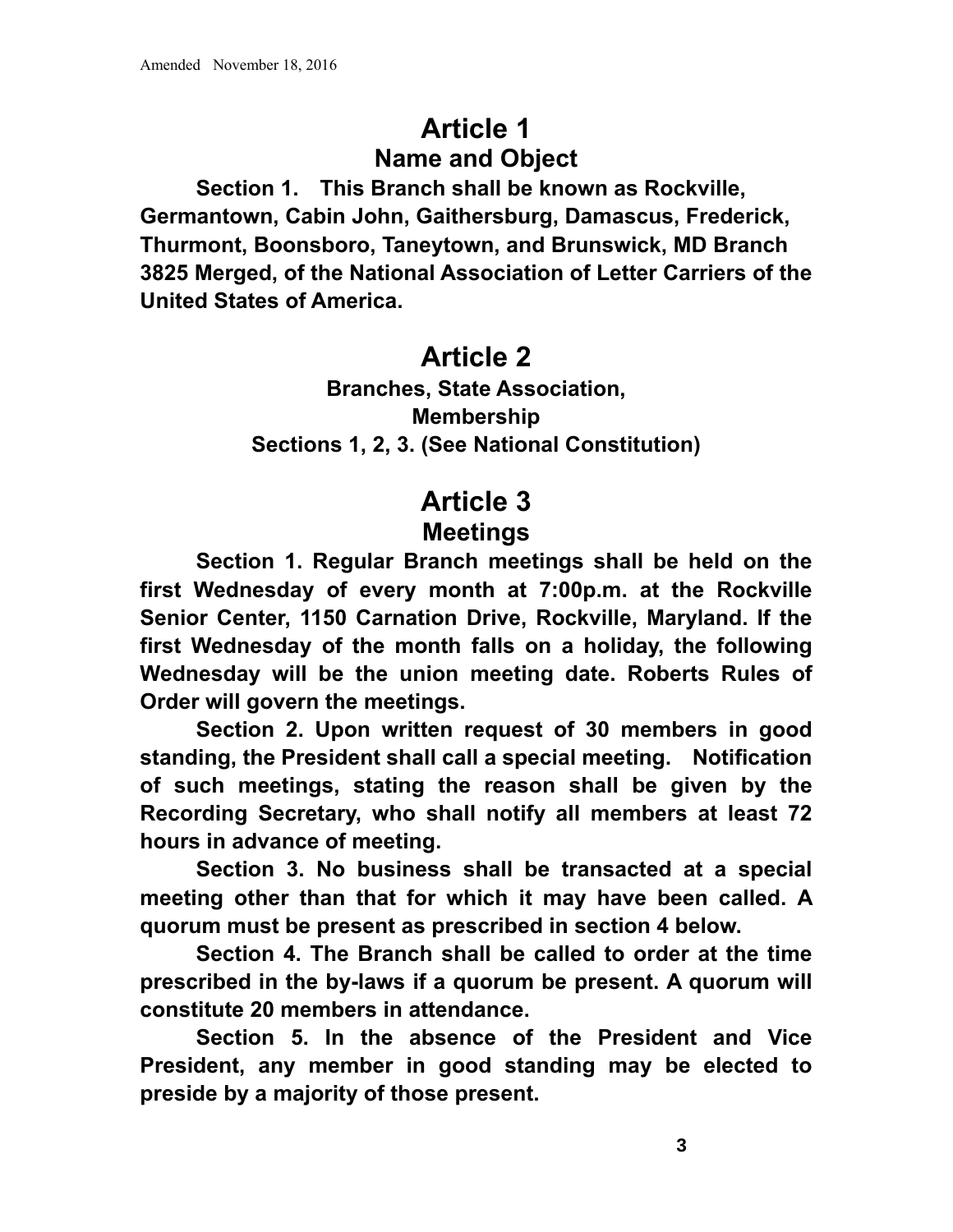**Section 6. The Executive Board will meet at least once a month.** 

### **Article 4 Officers**

 **Section 1. The elected positions of our Branch are President, Vice President, Recording Secretary, Financial Secretary Treasurer, Sergeant-at-Arms, Health Benefits Representative, Mutual Benefits Representative, Editor, Distributor, Director of Retirees and five Trustees. These positions will be known as the Executive Board.** 

 **Section 2. All officers shall be elected for a term of one year or until their successors are elected or duly installed. These positions will be known as the Executive Board. The Branch President shall appoint any member in good standing to fill any vacancy that may occur. All officers shall be present at all regular Branch meetings unless excused by a voice vote of the Branch.** 

 **Section 3. With the exception of the office of President, Branches may consolidate the offices of the Branch. However, if there are less than ten (10) active members, the office of President may be combined with other offices.** 

 **Section 4. All Candidates for office or delegate must be present at the meeting when nominated, or signify in writing with a valid signature their willingness to serve if elected. All candidates must be nominated at the Branch meeting by a member in attendance.** 

 **Section 5. All stations shall have the opportunity to elect Shop Stewards and their alternates. Shop Steward elections will be held when 20% or more of the members of that Station request an election by written petition to the President of the Branch.**

 **Section 6. Members of the Executive Board who will be installed in December shall automatically be delegates to the State and National Conventions by virtue of their elected positions if they choose to attend said Conventions.**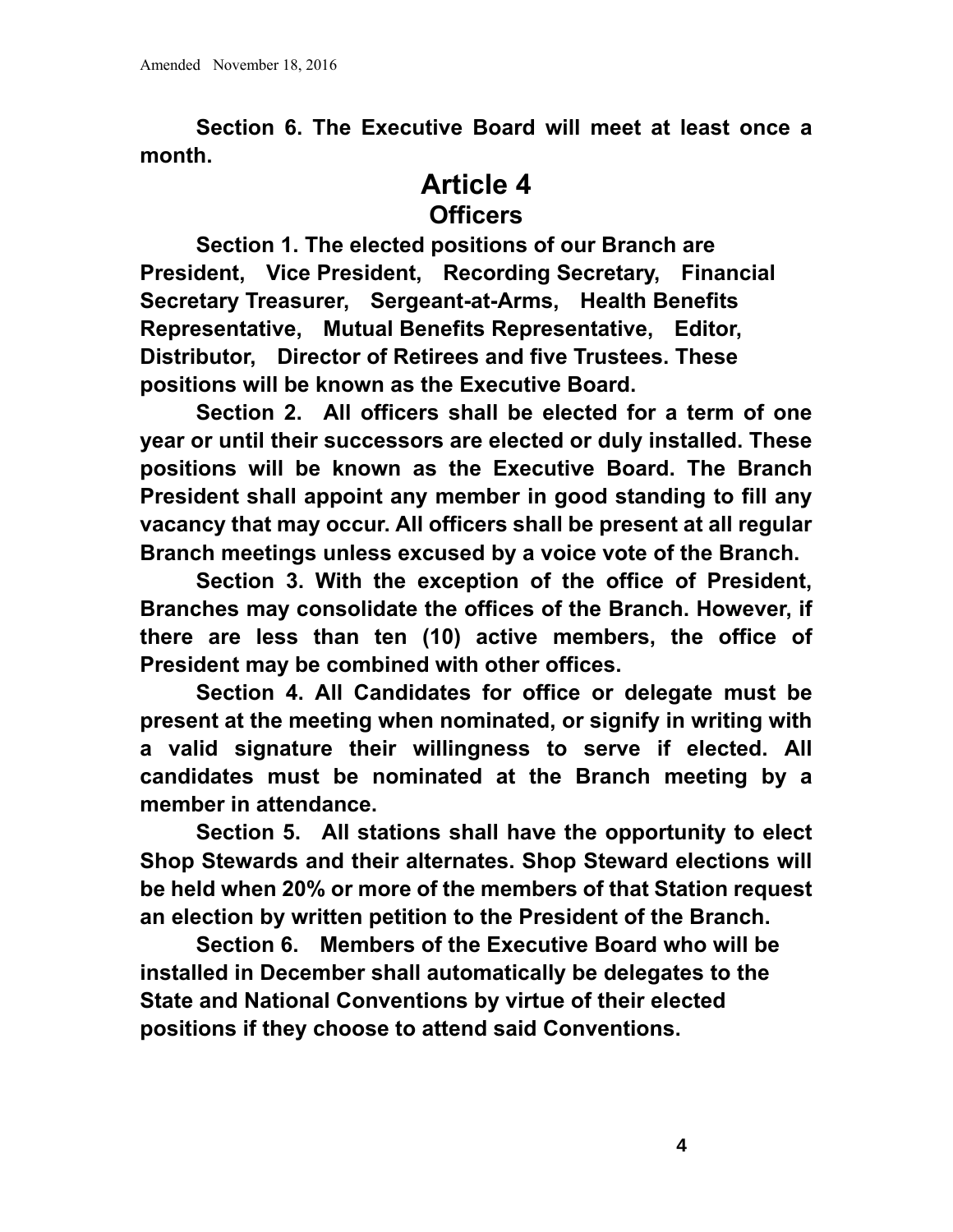## **Article 5**

#### **Elections**

**(These sections are in addition to the National Constitution)** 

 **Section 1. Nominations will be held at the regular Branch meeting in September and elections will be held by secret mail ballot in accordance with Article 5 of the National Constitution. Ballots will be counted at the regular Branch meeting in November. The delegate's vote will be at the November Branch Meeting.** 

 **Section 2. Officers will be installed at the regular December Branch meeting.** 

 **Section 3. Delegates will be reimbursed as determined by the Branch. Delegates must attend at least 75% of the regular Branch meetings twelve months prior to the convention in order to be reimbursed for any convention. Any delegate who misses more than 25% of the meetings may submit, in writing, an appeal to the Trustees. The Trustees will vote by secret ballot whether to accept the excusal.** 

 **Section 4. The President and Vice President will develop a delegate expectation worksheet for the conventions in order to be reimbursed as determined by the Branch for said conventions.**

#### **Article 6 Duties of Officers**

 **Section 1-10. (See National Constitution.)** 

 **Section 11. The Editor of the Branch Newsletter shall be solely responsible for the preparation and content of our Branch newsletter Unity. The purpose of this Newsletter is to inform and educate our members, as well as provide a forum to exchange ideas and concerns. No such articles or editorial will be refused unless defamatory or unlawful. Articles in Unity do not necessarily reflect the views of the editor or of this local.**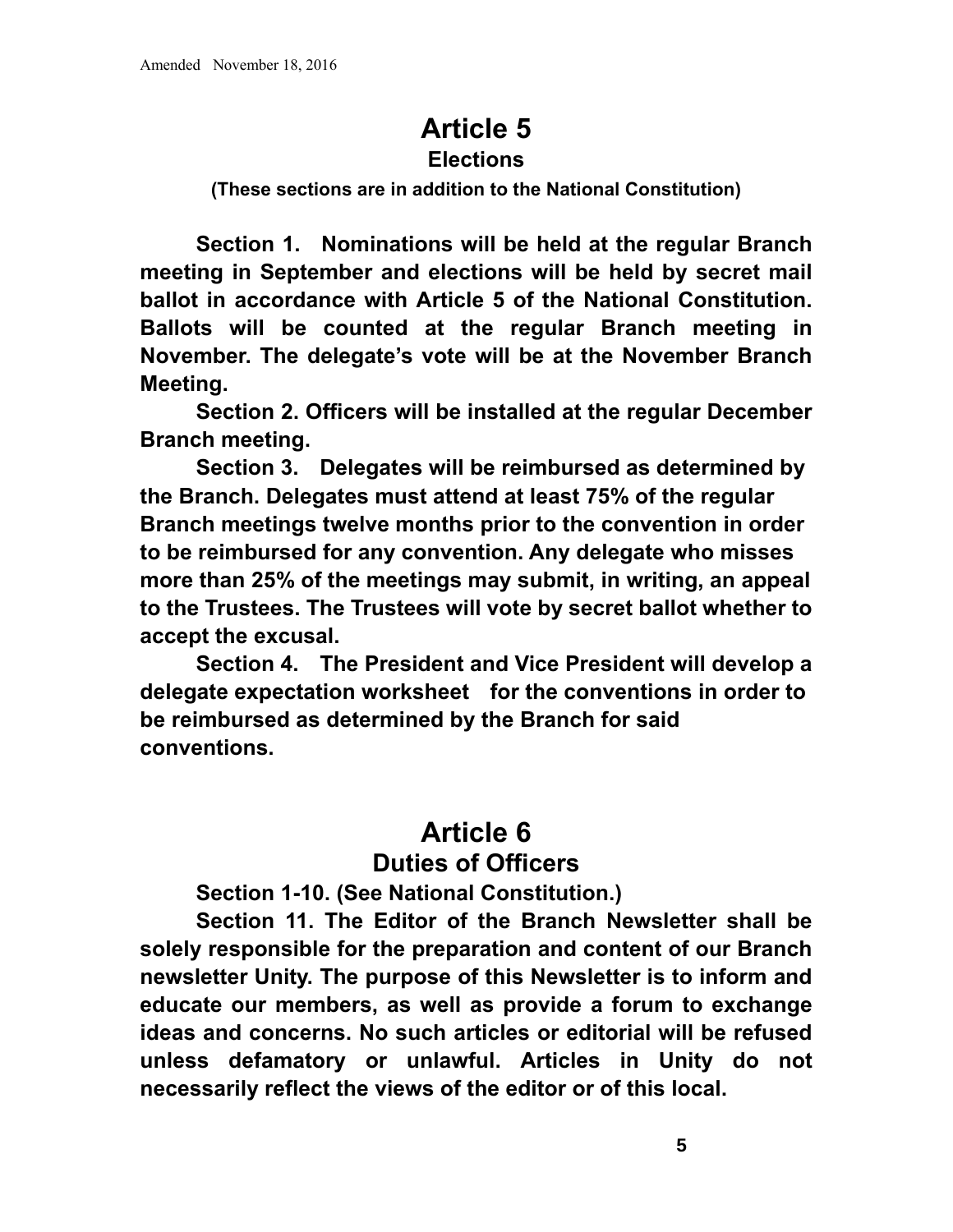**The Editor of the Branch Newsletter will provide a copy of the Editor's Mock-up of the Newsletter to the President, Vice President, Recording Secretary and the Distributor for their perusal.** 

**Section 12. The Distributor will distribute and keep tally of the Newsletter to the stewards of each unit for their subsequent distribution to the Branch members. He / She shall maintain the official mailing list of the Branch and send the Newsletters by Non-profit post.** 

## **Article 7 Fees, Dues, Fines and Assessments**

 **Section 1. (See National Constitution.)** 

 **Section 1a. Regular members in a non-pay status, over 365 days, must request in writing to the branch President, to be exempt from paying dues for each subsequent 30 day period of non-payment. After 365 days, such requests for an exemption of dues payments will be subject to a vote of approval by those members present and voting at the monthly branch meeting following the written exemption request. A member who fails to pay dues or who fails to be exempt from paying dues, shall forfeit their NALC membership subject to a full review of the Executive Board.** 

 **Section 2-5. (See National Constitution.)** 

 **Section 6. Dues will be set at minimum dues plus three (3) dollars per pay period.** 

#### **Article 8 Sick Relief and Funeral Benefits (See National Constitution)**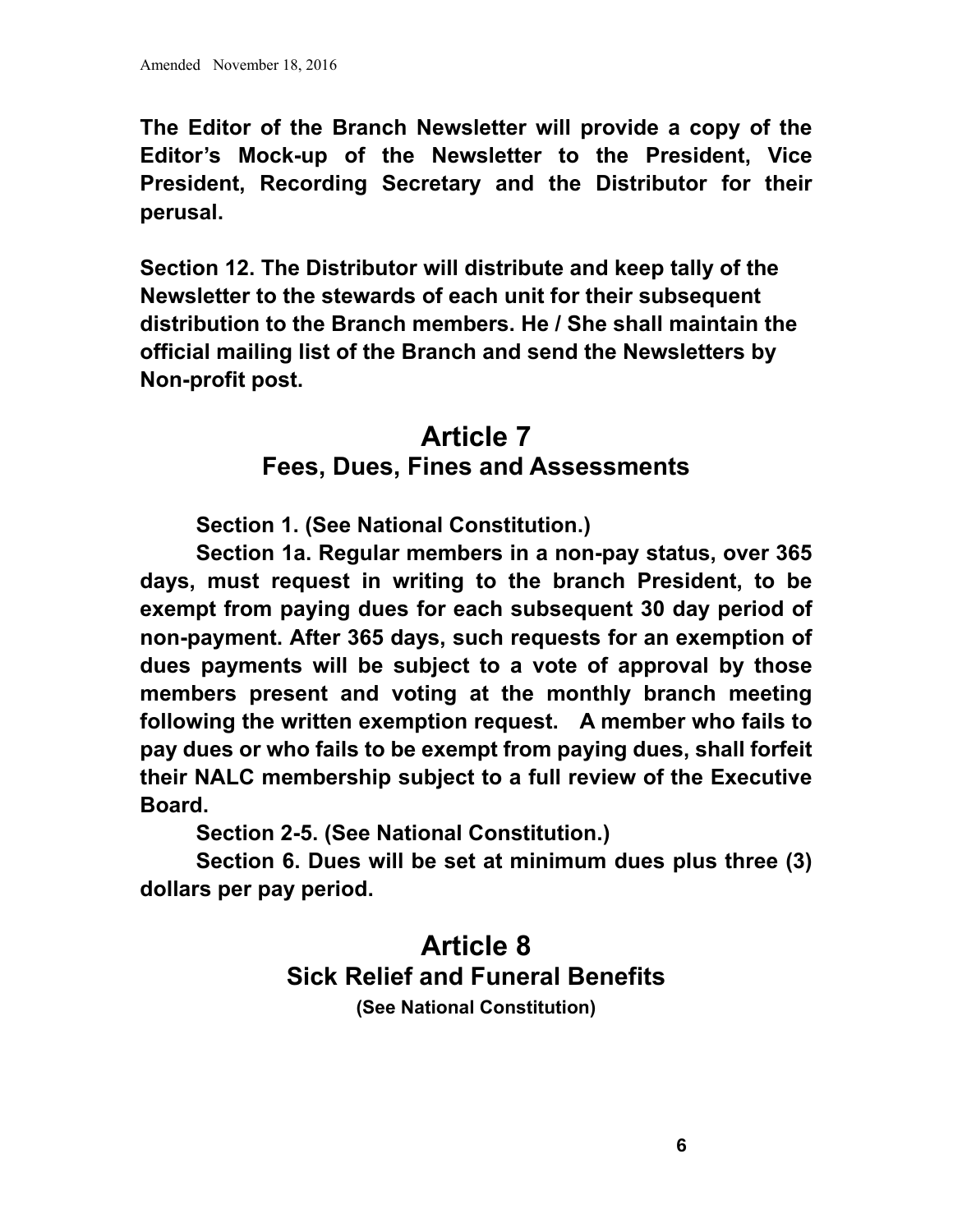## **Article 9 Committees**

 **Section 1. The President of the Branch shall appoint a committee with a minimum of 3 members on organization. Such committee shall work in conjunction with and subordinate to the National Executive Council to secure such benefits as the National Association may desire.** 

 **Section 2. (see National Constitution)** 

#### **Article 10 Charges (See National Constitution) Article 11 Appeals (See National Constitution) Article 12 Funds**

 **Section 1. All funds of the Branch will be deposited in the M&T Bank & Capital One Bank as voted and approved by the branch.** 

 **Section 2. No money shall be paid out by the Treasurer except on a warrant ordered by the Branch and signed by the President or Designee and Secretary; provided, that it shall be the duty of the President and Secretary to issue a warrant in favor of the National Secretary-Treasurer in payment of the semi-annual per capita tax promptly after the 1st of July and the 1st of January, respectively.** 

 **Section 2a. The pecking order for signing Branch checks is as follows, President, Financial Secretary-Treasurer, Vice President, and Recording Secretary.** 

 **Section 3a. The President may spend up to \$2500.00 per month to run the Branch. This would include pay for work at the Union office, food and refreshments at the meetings, web maintenance expenses, etcetera.**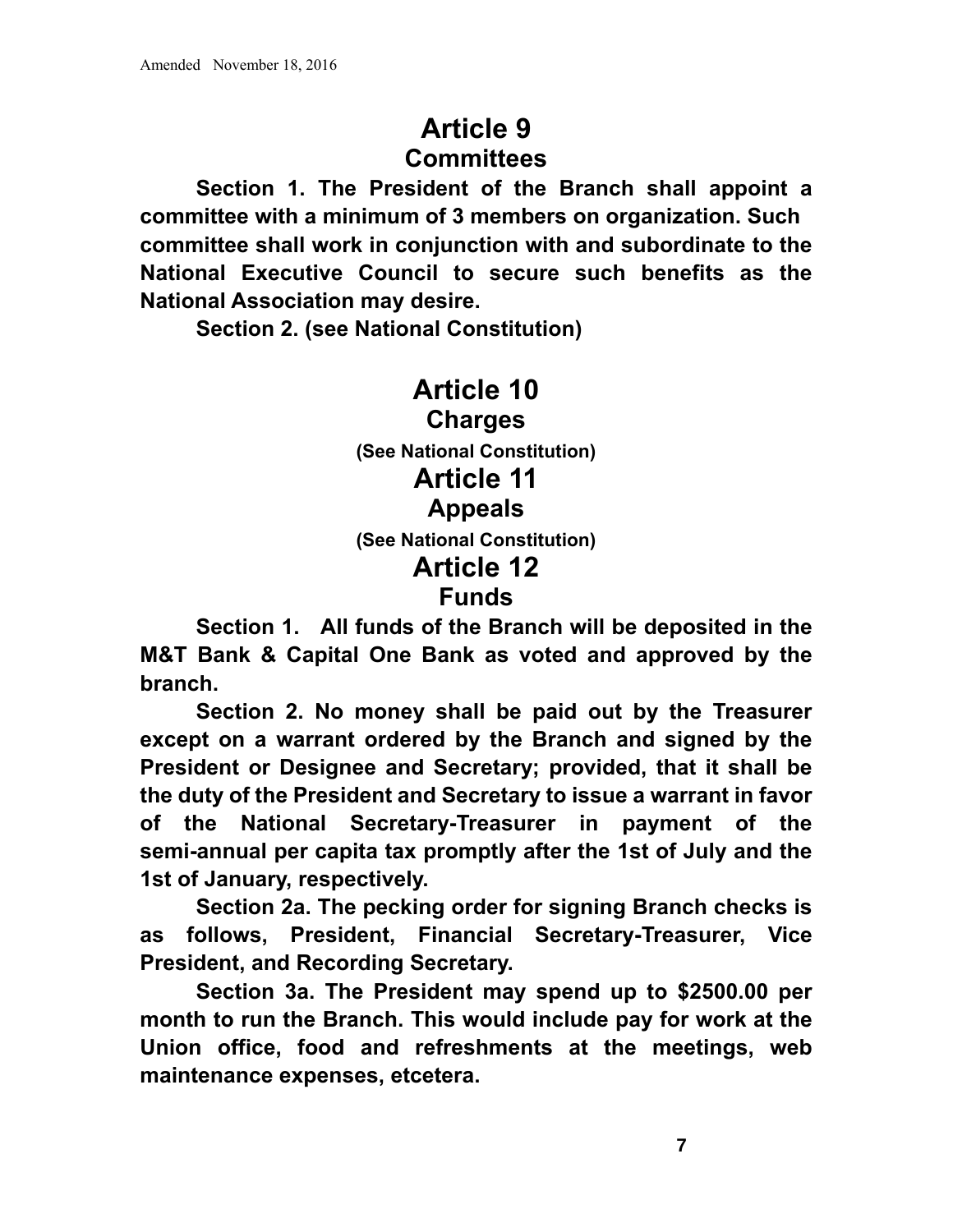**Section 3b. The President has the authority to allocate up to \$1500.00 per month for unanticipated expenses.** 

 **Section 4a. Branch officers and stewards will be paid only if they attend the regular Branch meetings or are excused by the members. Absences will only be permitted and salaries will only be approved by the Branch at that, or the following Branch meeting.** 

#### **Salaries are as follows: (Monthly)**

|       | <b>Shop Stewards in units with no Chief Stewards</b> |  |
|-------|------------------------------------------------------|--|
| $1-5$ | <b>City Letter Carriers \$25.00</b>                  |  |
|       | 6-10 City Letter Carriers \$50.00                    |  |
|       | 11-39 City Letter Carriers \$125.00                  |  |
|       | 40-49 City Letter Carriers \$225.00                  |  |
|       |                                                      |  |
|       |                                                      |  |

 **Section 4b. The President and Vice President will earn one day vacation pay for each 8 hours lost due to Union LWOP.** 

 **Section 4c. Members of NALC Branch 3825 will be reimbursed for the time spent in a LWOP status doing Union business that is approved by the Branch.**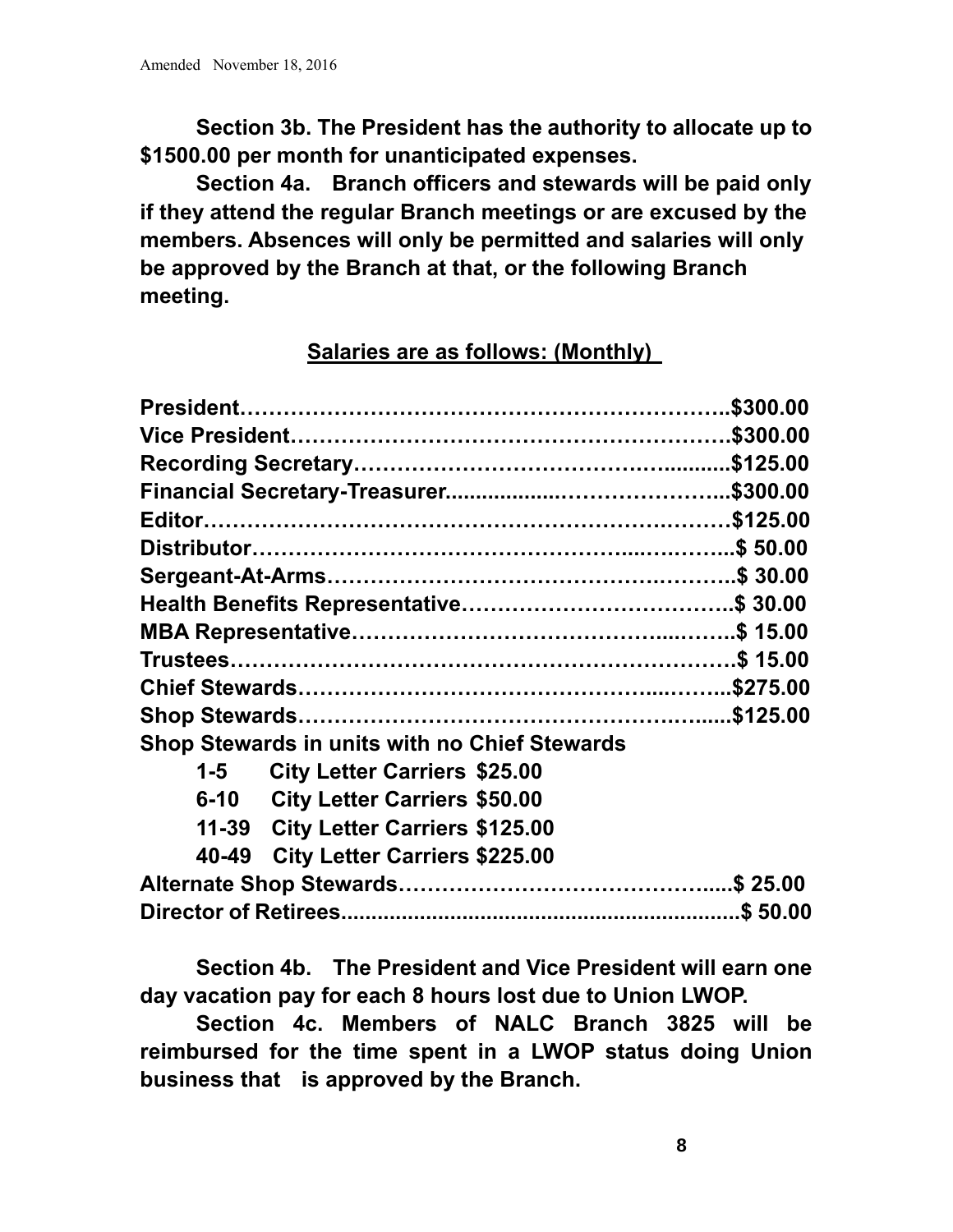**Section 4d. FERS- The President or Vice President will be paid for employer lost thrift contributions (annual) as a result of Union LWOP.** 

 **Section 4e. All Union representatives shall be paid at the rate of Grade 2, Step O for all assignment time and vacation pay approved by the Branch.** 

 **Section 4f. Members losing leave for doing Union business for time spent in a LWOP status will be reimbursed for that leave at their straight rate.** 

 **Section 4g. If the President or Vice President does not use vacation pay it may be rolled over or cashed in, at the option of the President or Vice President.** 

## **Article 13 Indemnification**

 **The Branch is authorized, upon affirmative vote of the membership, to pay all the expenses for investigating services, employment of counsel, and other necessary expenditures in any cause, matter, case or cases where an officer, representative, employee, agent or one charged with acting in behalf of the Branch and/or its affiliates is charged with any violation or violations of any law, or is sued in any civil actions with respect to any matter arising out of his / her official duties except if such officer, representative, employee or agent is charged with a breach of his/her trust to the Branch or any subordinate body or member thereof. This provision does not apply to suits brought against the Branch or any of its officers, representatives, and agents by the National Association.** 

## **Article 14 Amendments**

 **Section 1. By-Laws of this Branch may be amended at any regular meeting of the branch, provided the amendment has been submitted in writing at the last previous regular branch meeting, and suitable notification to members shall be made at least ten**